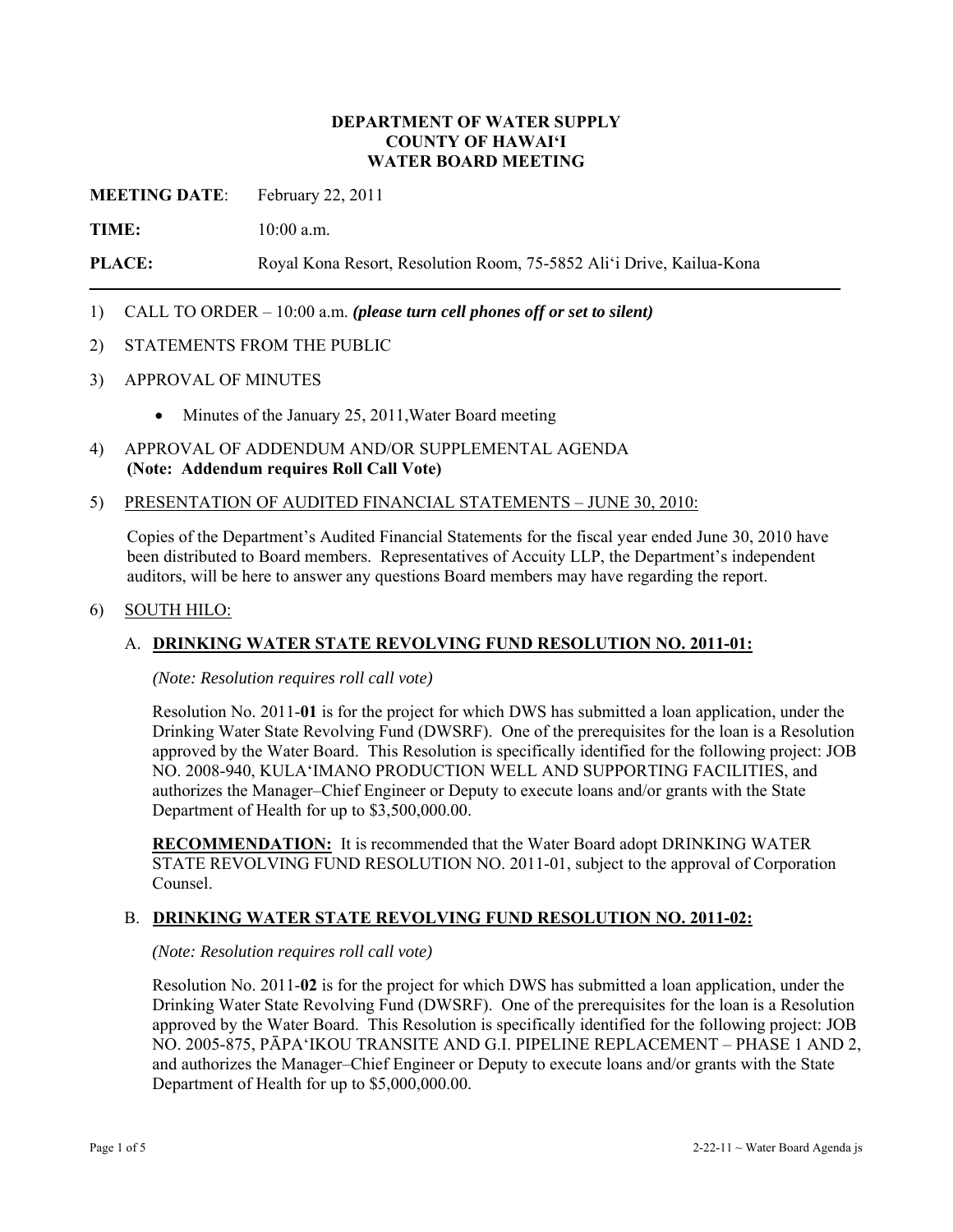**RECOMMENDATION:** It is recommended that the Water Board adopt DRINKING WATER STATE REVOLVING FUND RESOLUTION NO. 2011-02, subject to the approval of Corporation Counsel.

## 7) PUNA:

## A. **JOB NO. 2006-899, 'ŌLA'A NO. 6 PRODUCTION WELL AND 1.0 MG RESERVOIR:**

The contractor, Isemoto Contracting Company, Ltd., is requesting a contract time extension of 183 calendar days. This is the first time extension request for this project.

| Ext.                                |             |           | Days       |                                                                                        |
|-------------------------------------|-------------|-----------|------------|----------------------------------------------------------------------------------------|
| #                                   | From (Date) | To (Date) | (Calendar) | Reason                                                                                 |
|                                     | 5/26/11     | 11/25/11  | 183        | Delays in receiving approval of the Medium<br>Voltage switchgear submittal from HELCO. |
| Total Days (including this request) |             |           | 183        |                                                                                        |

The project completion date must be extended due to delays in receiving submittals from the subcontractor / manufacturer, and in obtaining approval from HELCO for the Medium Voltage Switchgear submittals. The switchgear equipment could not be ordered until HELCO approved the switchgear submittal. The switchgear submittals were submitted to HELCO on July 23, 2010, and HELCO approved the switchgear on January 17, 2011.

Staff has reviewed the request and finds that the extension of 183 calendar days is justified.

RECOMMENDATION: It is recommended that the Board grant this contract time extension of 183 calendar days to Isemoto Contracting Company, Ltd. for JOB NO. 2006-899, 'ŌLA'A NO. 6 PRODUCTION WELL AND 1.0 MG RESERVOIR. If approved, the contract completion date will be extended from May 26, 2011 to November 25, 2011.

## 8) SOUTH KOHALA:

## A. **INTER-GOVERNMENTAL AGREEMENT BETWEEN THE STATE OF HAWAI'I – DEPARTMENT OF LAND AND NATURAL RESOURCES AND THE COUNTY OF HAWAI'I – DEPARTMENT OF WATER SUPPLY: REGARDING DEDICATION OF WAIMEA EXPLORATORY WELL:**

The Water Board approved an inter-governmental agreement between the Department of Land and Natural Resources (DLNR) and the Department of Water Supply at the September 28, 2010, Water Board meeting. However, the State is requesting changes to subject agreement.

*(This Item was deferred from the January 25, 2011, Water Board meeting.)* 

## 9) MISCELLANEOUS:

## A. **DEPARTMENT OF WATER SUPPLY PROPOSED OPERATING AND CAPITAL IMPROVEMENT BUDGETS FOR FISCAL YEAR 2012:**

The Department's FY 2012 Operating Budget includes water sales revenues estimated with a 6.8% increase over FY 2011 rates. An increase of 3.7% had previously been approved for FY 2012, but did not incorporate increases in health care retirement costs. The 6.8% increase was calculated by R.W. Beck to cover these costs, as well as costs associated with transferring the Department's billing system to the Honolulu Board of Water. This budget does not include salary reductions for employee furloughs.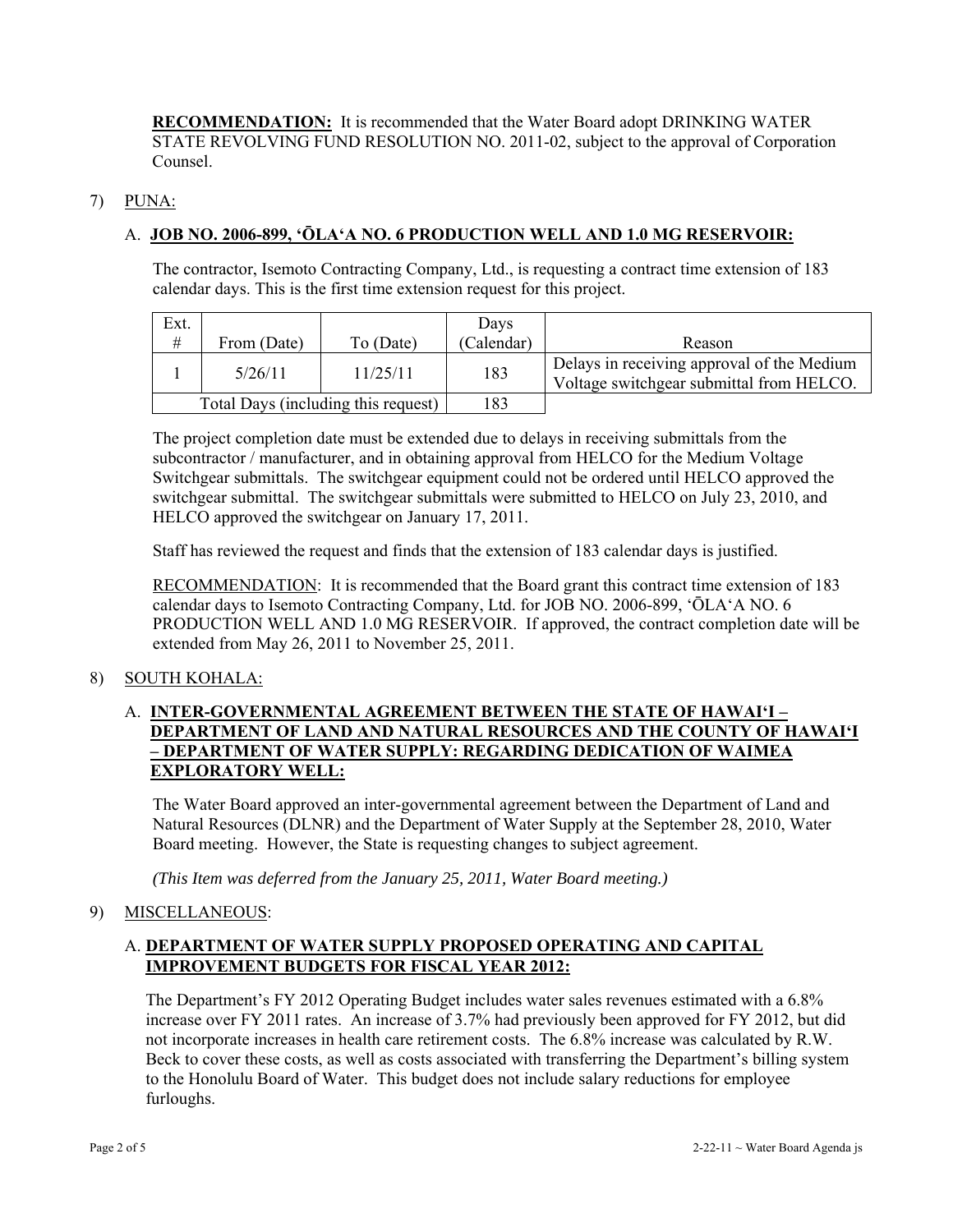The Department's FY 2012 CIP Budget totals \$29.8 million, to be funded by SRF loans (\$13.3 million) and GO Bonds/CIP Reserve (\$16.5 million).

**RECOMMENDATION:** It is recommended that the Water Board approve the Department's FY 2012 Operating and CIP budgets on this first of two readings. Staff also recommends that a public hearing on the proposed Operating and Capital Improvement Budgets for FY 2012 be held at **9:45 a.m. on March 22, 2011**, just prior to the regular Water Board meeting.

## B. **WATER RATE STUDY:**

R.W. Beck has recalculated water rates for FY 2012, and adjusted the increase from 3.7% to 6.8%, based on revised expenditure estimates for health care retirement costs and billing system conversion. No changes were made to the already-approved rate increases of 2.2%, 4.3% and 2.7% for FY13, FY14, and FY15; however, rates for these periods do require revision if FY 2012 rates are increased 6.8% as proposed.

Public hearings are planned for Wednesday, March 30, 2011 at 6:00 p.m. at Aupuni Center in Hilo, and on Thursday, March 31, 2011, at 6:00 p.m. at Kona Civic Center.

**RECOMMENDATION:** It is recommended that the Water Board schedule public hearings in Hilo and Kona to hear testimony related to approving R.W. Beck's 6.8% increase to FY 2012 water rates, and the corresponding revision to FY13, FY14, and FY15 rates. It is further recommended that the Water Board hold the public hearings on Wednesday, March 30, 2011 at 6:00 p.m. at Aupuni Center in Hilo, and on Thursday, March 31, 2011, at 6:00 p.m. at Kona Civic Center.

## C. **REPORT OF AD HOC FINANCE COMMITTEE:**

The Water Board's Ad Hoc Finance Committee Chairperson, Mr. Art Taniguchi, has been investigating the three focus areas (DWS's policies on credit card use, cash control and vehicle take-home), which encompass the scope of the Committee's work. At this meeting, the Committee may do the following:

- Discussion/action on vehicle take-home policy.
- Discussion of DWS's cash handling procedures and proposed changes.

# D. **HELCO RELEASE AND TERMINATION AGREEMENT – LĀLĀMILO:**

A Release and Termination Agreement for the Lālāmilo Windfarm is needed to terminate the June 30, 1986, Power Purchase Agreement between Department of Water Supply and Hawaii Electric Light Company, Inc. (HELCO). There is no budget amount for this project.

**RECOMMENDATION:** It is recommended that the Board approve the Release and Termination Agreement for the Lālāmilo Windfarm, and that either the Chairperson or the Vice-Chairperson be authorized to sign the documents, subject to approval of Corporation Counsel.

*(This Item was deferred from the January 25, 2011, Water Board meeting.)* 

## E. **ENERGY MANAGEMENT ANALYST UPDATE:**

The following areas will be covered:

- DLNR Lease Application status
- DWS's Green Initiatives
- DWS's Draft Energy Policy Statement Discussion and possible adoption of Energy Policy **Statement**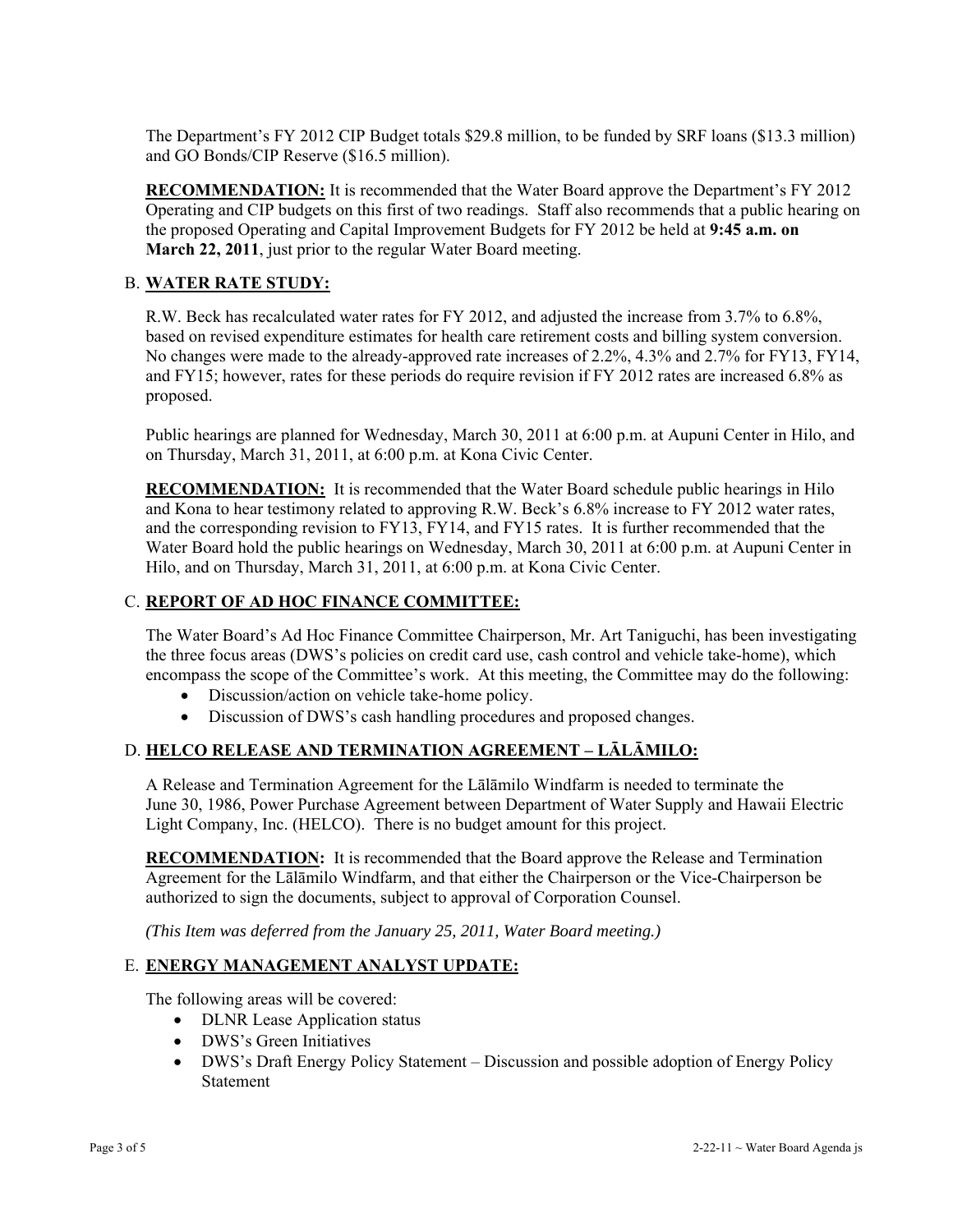## F. **POWER COST CHARGE:**

A Public Hearing will have been held on the Power Cost Adjustment just prior to the regular Board meeting. The Power Cost Adjustment will be discussed, with possible action by the Board. Currently, the Power Cost Charge is \$1.75 per 1,000 gallons. The most recent Power Cost Charge is **\$1.89**, as of January 2011. It is recommended that the Board approve an increase of the Power Cost Charge from \$1.75 to **\$1.89**, effective March 1, 2011.

## G. **MONTHLY PROGRESS REPORT**:

Submission of Progress Report of Projects by the Department. Department personnel will be available to respond to questions by the Board regarding the status/progress of any project.

## H. **REVIEW OF MONTHLY FINANCIAL STATEMENTS:**

Submission of financial statements and information relating to the financial status of the Department. Department personnel will be available to respond to questions by the Board relating to the financial status of the Department.

## I. **MANAGER-CHIEF ENGINEER'S REPORT:**

The Manager-Chief Engineer will provide an update or status on the following:

- 1) Palani Road Transmission Waterline Project
- 2) Hawaiian Ocean View Estates Project
- 3) Report on North Kona well State funding request
- 4) Public Relations and Education Specialist Update
- 5) Upcoming HWWA and AWWA conferences

## J. **CHAIRPERSON'S REPORT:**

Chairperson to report on matters of interest to the Board.

## K. **EXECUTIVE SESSION RE: WATER BOARD OF THE COUNTY OF HAWAI'I V. WESLEY R. SEGAWA AND ASSOCIATES, ET AL. CIVIL NO. 09-1-0319:**

The Water Board anticipates convening an executive meeting, closed to the public, regarding the foregoing matter, pursuant to HRS Sections 92-4 and 92-5(a)(4), for the purpose of consulting with the Water Board's attorney on questions and issues pertaining to the Board's powers, duties, privileges, immunities and liabilities.

#### 10) ANNOUNCEMENTS:

#### 1. **Next Meeting:**

The next meeting of the Water Board will be held on March 22, 2011, at 10:00 a.m. at the Department of Water Supply, Operations Center Conference Room, 889 Leilani Street, Hilo, HI.

#### 2. **Following Meeting:**

The following meeting of the Water Board will be held on April 26, 2011, at 10:00 a.m. at the Department of Water Supply, Operations Center Conference Room, 889 Leilani Street, Hilo, HI.

#### 11) STATEMENTS FROM THE PUBLIC:

#### 12) ADJOURNMENT

Anyone who requires an auxiliary aid or service for effective communication or a modification of policies or procedures to participate in this Water Board Meeting should contact Doreen Jollimore, Secretary, at 961-8050 as soon as possible, but no later than five days before the scheduled